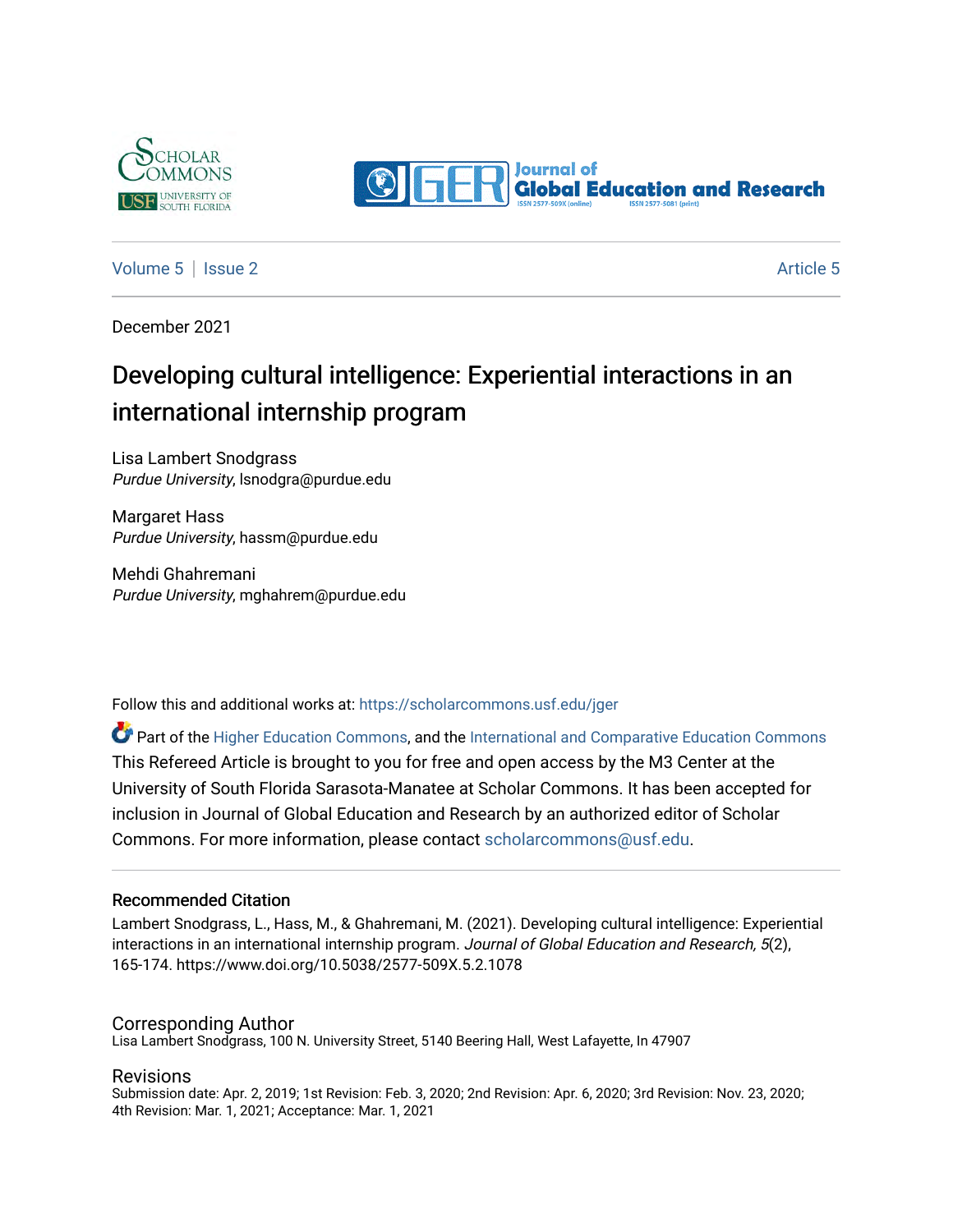# **Developing Cultural Intelligence: Experiential Interactions in an International Internship Program**

Lisa Lambert Snodgrass<sup>1</sup>, Margaret Hass<sup>2</sup>, and Mehdi Ghahremani<sup>3</sup>

The College of Education Purdue University, United States 1 lsnodgra@purdue.edu <sup>2</sup>hassm@purdue.edu <sup>3</sup>mghahrem@purdue.edu

#### **Abstract**

In recent years, the demand for more culturally competent candidates has risen as employers seek workers highly adaptable to the global marketplace. Study abroad internship programs offer a rich training ground for college students to gain valuable international and intercultural career experience. This study examined the effects of experiential program design on the cultural intelligence of participants in an international internship program. College students from a large Midwestern university were enrolled in an international internship program in Amsterdam, Netherlands; Lima, Peru; or Seoul, South Korea. The program design incorporated principles of Kolb's Experiential Learning Theory (ELT) to increase student reflection on their experience and engage them in the ELT cycle. Participants were scored on the Cultural Intelligence Scale (CQS) before and after the internship, and pre-test and post-test scores were compared and analyzed. Findings indicated significant growth in participants' cultural intelligence. The intentional incorporation of experiential learning principles in the design and implementation of internship abroad programs has clear potential to increase participant' intercultural competence and develop their skills for the  $21<sup>st</sup>$  century workplace.

**Keywords:** cultural competence, experiential learning, program design, study abroad, cultural intelligence scale

#### **Introduction**

Today, more than ever before, one hears on the news, from employers, and from academia that tomorrow's workers must be equipped with the skills and knowledge to achieve career success in a global society. A survey conducted by the Collegiate Employment Research Institute (2008) found that international experience helped distinguish job candidates in more than 45% of employers. Hart Research Associates (2015) found that 96% of employer respondents considered intercultural experiences very important in their hiring practices. Specifically, employers noted that those candidates with international and/or intercultural experiences had increased cultural understanding, were more adaptable to change, and demonstrated enhanced worldviews. Employers seek candidates with these specific intercultural skills and are challenging today's educational leaders in secondary institutions, colleges, and universities to prepare graduates who can compete as intercultural citizens.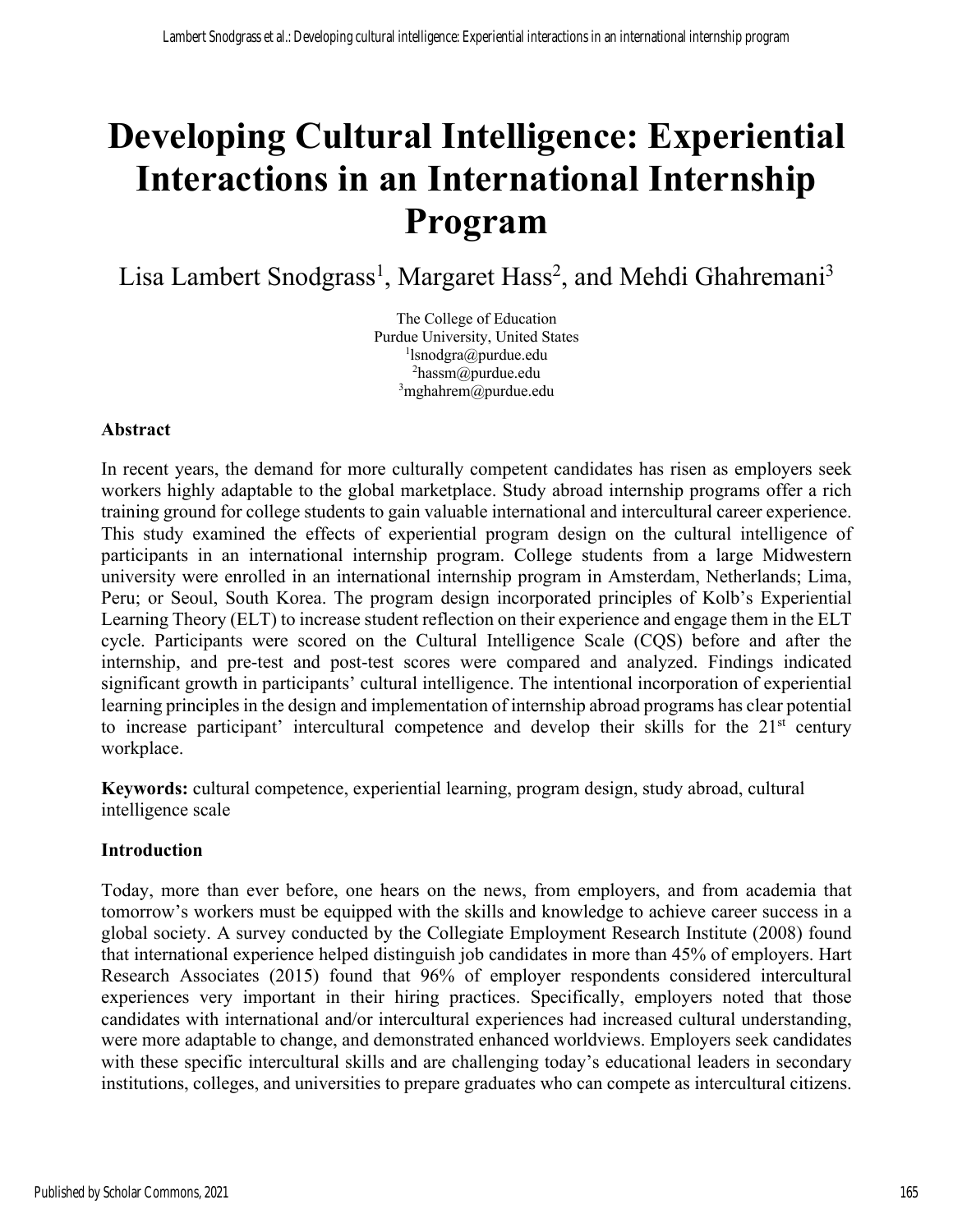At first glance, it may seem as if colleges and universities have embraced their role in preparing graduates for careers in a global society. Many universities have established bold mission statements indicating commitment to producing globally minded graduates. Accordingly, student participation in study abroad has continued to increase since 2008, with more than 325,000 students, nearly 10% of U.S. graduates, going abroad in 2015-2016 (NAFSA, 2018). Moreover, the American Council on Education (2008) surveyed approximately 1,500 U.S. undergraduate students and found that 55% planned to include a study abroad experience in their education. Of those students, 37% noted interest in gaining internship or career experience as part of the study abroad experience. These data, along with colleges and universities reporting higher numbers of students applying for study abroad experiences, suggest that students are responding to employers' calls to become more internationally and culturally competent.

Looking deeper, however, tells a different story. Research has found that, despite their symbolic commitment to internationalization, universities have shown little strategic effort, planning, or commitment to international preparation (Punteney, 2012). Likewise, Koen et al. (2012) asserted that because universities do little to assist in the transition from school to work, graduates often struggle in developing the skills employers seek most. Consequently, candidates for international assignments, as well as U.S. domestic positions with international interactions, frequently lack adaptability and cultural competence skills.

International internship programs offer a rich training ground for college students to gain valuable international and intercultural experiences that may help close the gap between employers and academia. However, these experiences must be done with intentionality and purpose. It is important to note that the simple act of traveling abroad does not necessarily make participants culturally competent (Snodgrass, 2017; Vande Berg et al., 2012). In fact, as Kauffmann et al. (1992) reported, study abroad participants often refrain from actively engaging or immersing themselves in the life and culture of the host country and its peoples. Previous research has found that many factors affect potential intercultural growth, including personal factors of the students, characteristics of host culture (Stephenson, 2002), and length of stay (Dwyer, 2004). Moreover, some research suggests that study abroad can even lead to more polarized views of other cultures if not designed and implemented intentionally (Bennett, 2008; Vande Berg et al., 2012). This means that simply increasing the number of slots for study abroad participants is not sufficient.

Using the principles of experiential learning offers potential for study abroad educators to enable deeper experiences for their participants. Experiential learning, an educational philosophy developed by Dewey and further articulated by David Kolb's ELT, emphasizes intentionality in program design and implementation to ensure participants engage actively in the learning experience (Dewey, 1938; Kolb, 1984). Dewey and Kolb maintained that simply living an experience does not guarantee growth or learning; rather, it is necessary to actively transform experience into meaning. This assertion applies to study abroad as well. However, as Katula and Threnhauser (1999) noted, there is a common misconception that study abroad is inherently enriching; this flawed premise has often prevented research from critically examining whether study abroad programs are, in fact, more conducive to learning than simple travel, and determining the conditions by which experience abroad actually leads to experiential learning. This problem is magnified for internships abroad, given that they have garnered even less attention from researchers.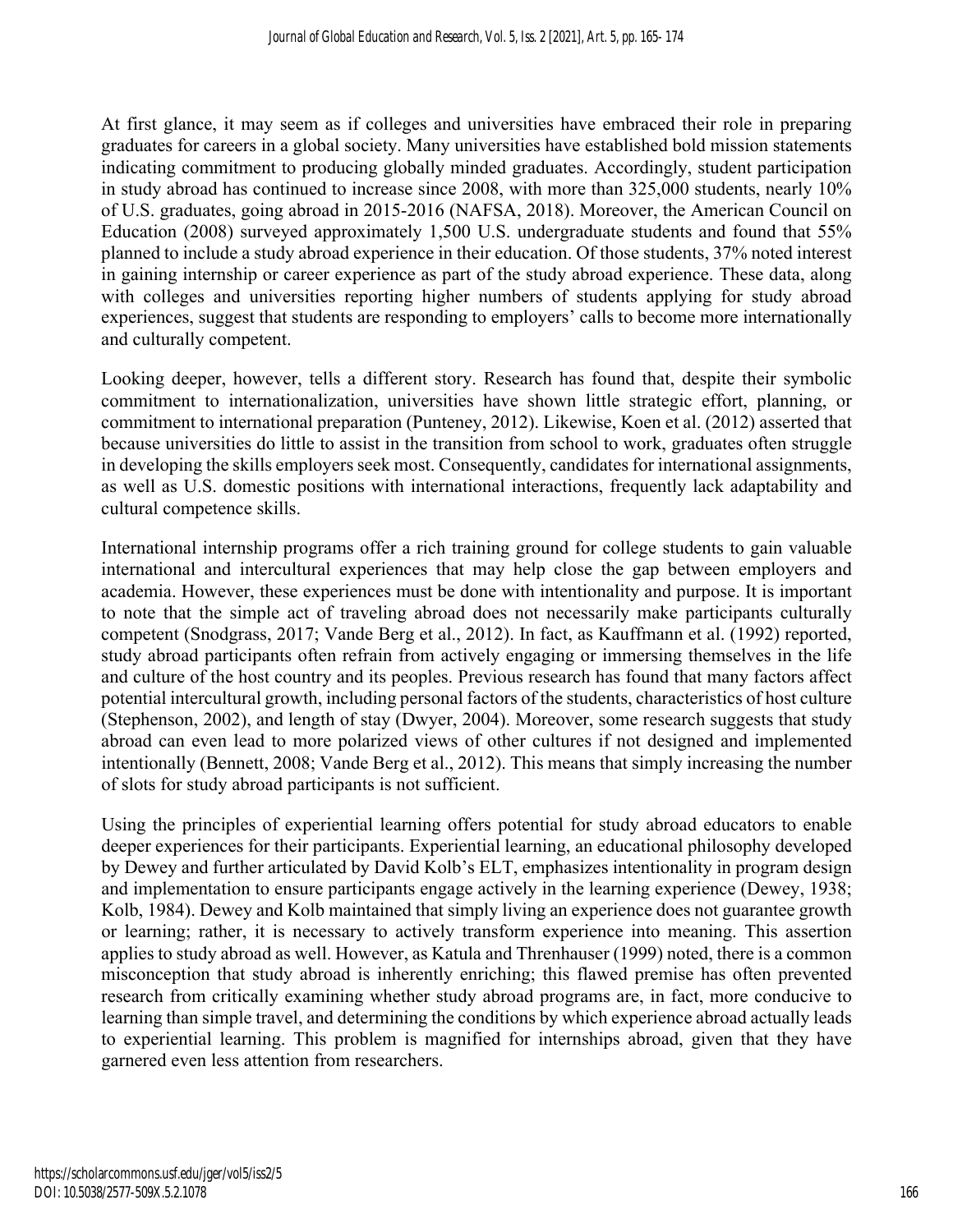This study sought to fill that gap by applying the principles of Kolb's ELT to an international internship program in three different countries and testing the program's design effects on intercultural competence via the CQS. The field of cultural intelligence (CQ) is relatively new, with limited research involving internship abroad programming. Accordingly, the CQS is the only psychometrically validated and reliable measurement of cultural intelligence. The CQS is a 20 item, Likert-type scale instrument with four subscales: motivational CQ, cognitive CQ, metacognitive CQ, and behavioral CQ. Motivational CQ is described as the drive or the setting into action the cognitive and metacognitive ability to devise a strategy to navigate cultural difference (Earley  $\&$  Ang, 2003). Cognitive CQ is defined as a base level of knowledge of cultural norms and values that are developed through education and experiences (Ang  $&$  Van Dyne, 2008), while metacognitive CO requires participants to be aware of differences in cultural norms and beliefs and challenges them to create strategies to cope with the differences (Earley  $\&$  Ang, 2003). Behavioral CQ has been defined by Earley and Ang (2003) as the ability to put those strategies into action and interact effectively in a wide range of cultural environments.

The overarching research question was, *are there significant differences among the Korea, Netherlands, and Peru program participants with respect to pre- and post-program cultural intelligence scores following the internship abroad program as measured by the CQS?*

# **Theoretical Framework: Experiential Learning Theory and the Internship Experience**

Drawing from the works of Dewey (1938), Lewin (1948), and Piaget and Inhelder (1947), Kolb's ELT served as the theoretical framework for this study. Experiential learning is defined by Kolb as "the process whereby knowledge is created through the transformation of experiences. Knowledge results from the combination of grasping and transforming experience" (Kolb, 1984, p. 194). Introducing the concept of learning spaces and the importance of the transactions between individuals and the situation or environment, Kolb (1984) defined these learning transactions as including "needs, goals, unconscious influences, memories, beliefs, events of a political, economic, and social nature, and anything else that might have direct effect on behavior" (p. 199). It is through an individual's interactions or *transactions* with learning that knowledge of self and others is gained. Kolb's model is shown as a cycle moving from concrete experience to reflective observation to abstract conceptualization and, finally, to active experimentation. Kolb (1984) explained that, as a person moves through the cycle, he/she engages each part of the cycle by living an experience, reflecting on the experience, thinking and learning about the experience, and then actively experimenting in a similar or new situation.

As a compliment to the ELT, this study also incorporated a Live-Learn-Work model developed during a previously conducted pilot study on international experiential curriculum design (Snodgrass, 2015). For the *Living* component, participants were intentionally immersed in a traditional neighborhood with a strong residential and community identity where they engaged with local residents and businesses in order to live daily life. For the *Learning* aspect, a learning community was fostered through attendance in an academic class at the local university with fellow participants. Finally, for the *Work* component, students were assigned internship placement of no less than 80 hours which was matched to the participants' majors and/or fields of interest (Snodgrass, 2015).

Using this model as a guide and connecting it to an international experiential internship curriculum design, the experience reflected the following process: (a) interns experienced the concrete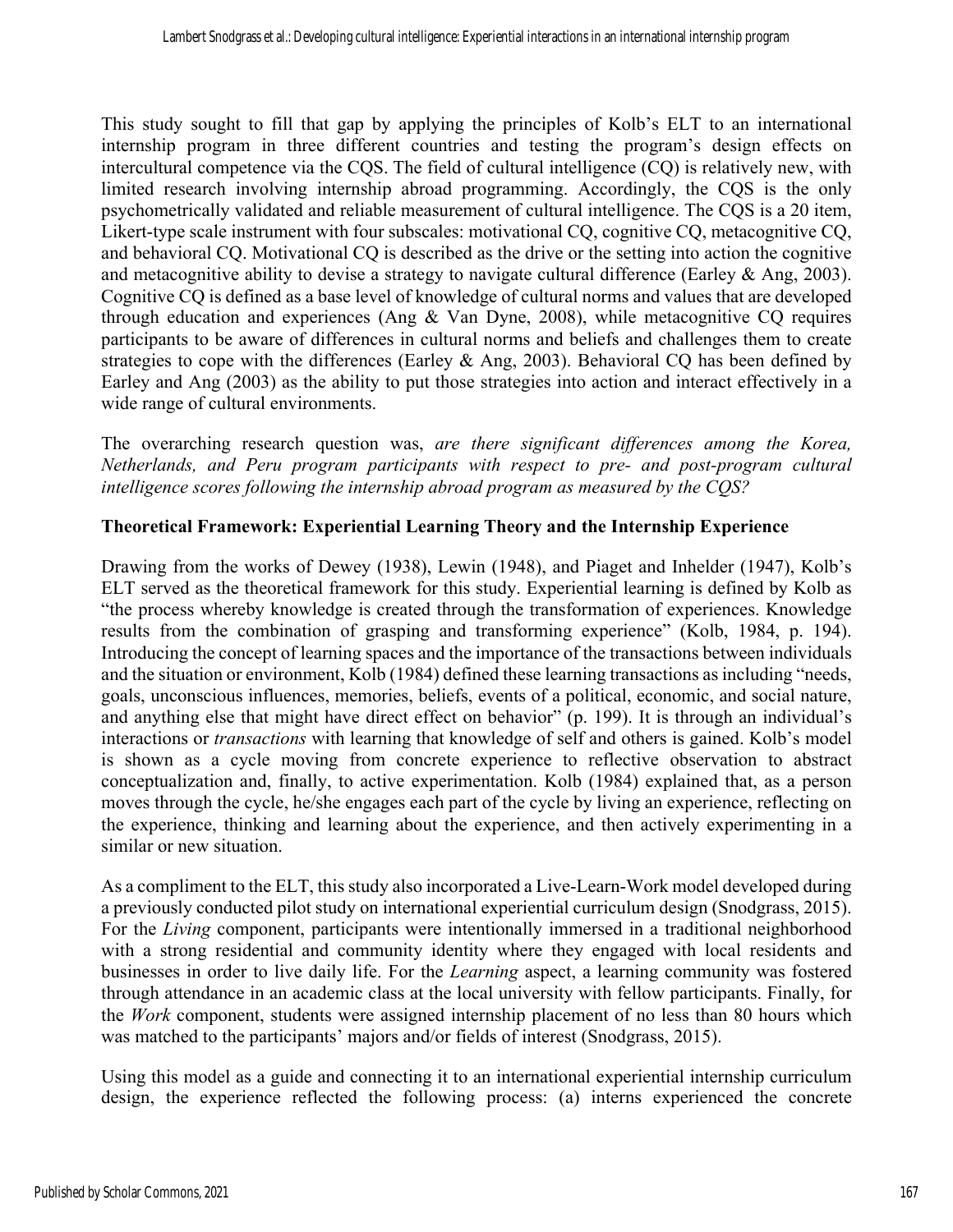interactions of the international workplace and the community for a continuous period of time, (b) interns reflected on those interactions as they applied it to their past experiences and knowledge, working to connect the past to their current experience, (c) the interns then proceeded to make judgments and reach conclusions about how to conceptualize new experiences with the help of past experiences to inform future interactions, and, finally, (d) the interns engaged in new situations that enabled them to act upon new knowledge and experience. Through the cycle of engaging in an international internship experience, individuals learned from their experience and developed cultural competence to act in future intercultural situations. All of these stages must be carefully and intentionally facilitated to ensure the cycle of learning and reflection is completed (Kolb, 1984).

Kolb's (1984) model should not be used uncritically, however. Since the height of Kolb's prominence, several studies, reviewed and summarized by Seaman (2008), have posed important methodological, epistemological, and sociocultural challenges to Kolb's experiential learning cycle. Most relevant to this study is perhaps the critique of the model's *stepwise* organization, which assumes that each stage in the cycle is both discrete from and dependent on the previous one. This foundation not only neglects what some, like Quay (2003), term the *holistic* nature of experiential learning, but also assumes that *direct experience* precedes understanding and thus can be separated from meaning making. In practice, this is not the case. Experience itself is mediated by our cultural attitudes and expectations and learning rarely proceeds clearly and neatly in a sequence of stages. Seaman (2008), citing the 1997 Cole et al. and the 2003 Engeström et al. studies (as cited in Seaman, 2008), notes that, "research in 'social practice' traditions shows how people learn *in* experience, not *from* or *after* it" (p.12). Moreover, the emphasis on conscious reflection as the *key* to experiential learning is itself a culturally mediated product of Western values that prioritize rationality, independence, and abstract knowledge.

These critiques do not imply that Kolb's (1984) theory should be abandoned completely. Rather, they should be used to further contextualize and reconceptualize experiential learning. Schenck et al. (2015), for example, have sought to evolve Kolb by creating a model, namely Co-Constructed Developmental Teaching Theory, that retains the strengths of experiential learning while taking into account advances in neuroscience; this theory seeks to produce a model for teaching rather than learning. Likewise, in this study, we used Kolb's experiential learning theory to shape the curriculum of the internship abroad program, rather than to explain the learning of the students. Given the challenges to Kolb's ELT *cycle*, we cannot assume that the experience of the internship abroad produces a simple sequence of learning stages that unfold one after the other. However, the four aspects Kolb names (concrete experience, reflective observation, abstract conceptualization, and active experimentation) are useful when conceived as ways of learning that can be intentionally integrated into the internship experience to increase cultural competence.

#### **Methods**

This study sought to determine the effects of international internship curricular experiential interactions on the cultural intelligence of program participants in three different locations. The research used a survey approach, with a pre-test-post-test design that employed the (CQS). Pre-testpost-test designs are widely used in behavioral and educational research to investigate effects of an intervention (Dimitrov & Rumrill, 2003; Dugard & Todman, 1995). However, there are potential threats to validity to this type of study design which include history, maturation, and testing (Johnsen & Christensen, 2012). *History* refers to some other event occurring at the same time that could be the cause of the change in scores. *Maturation* denotes the length of time between the pre- and post-tests,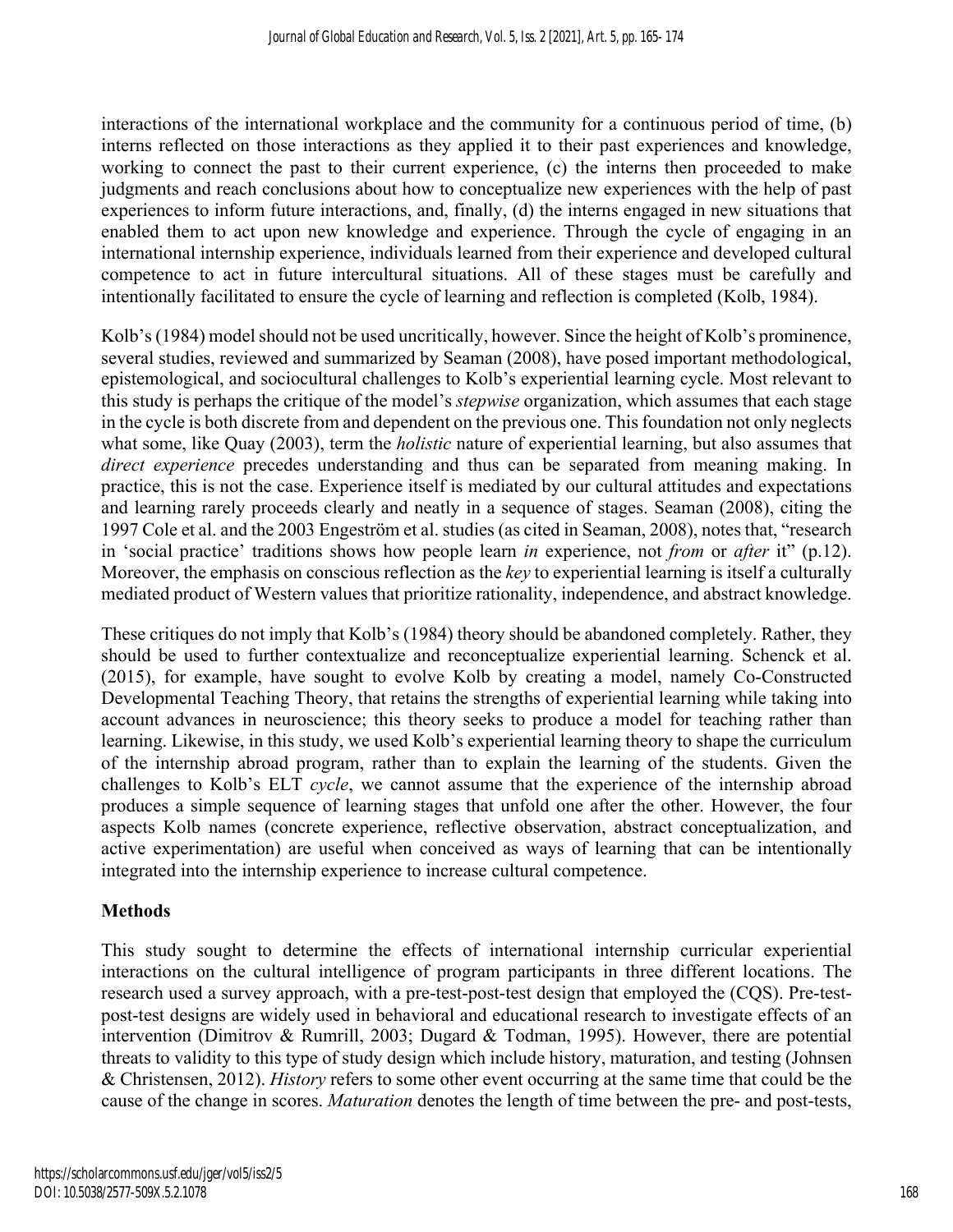where the participants have grown older which might account for any change in their scores. *Testing* suggests that since the post-test is the same test as the pre-test, the questions might be familiar to the participants, and the change in the post-test scores could be due to a practice effect. Although random assignment to the treatment and control group is one of the strategies to address these concerns, in some cases, including this study, it is not a practical or an ethical method (Knapp, 2016).

This study was quasi-experimental as students self-selected to enroll in the internship abroad programs, thus producing a convenience sample for this study. This pre-test-post-test quasiexperimental research design was supported by Carlson and Widaman (1988) who agreed it was not possible to utilize random assignment for study abroad programs; therefore, a pre-test-post-test quasiexperimental design was found to be an acceptable alternative. It is important to note, however, that the internal validity may be threatened due to bias from the non-random selection (Campbell et al., 1963). Internal validity refers to the idea of causal interpretability and establishing trustworthy evidence of cause-effect relationship between variables (Johnsen & Christensen, 2012). In this study, we examined the relationship between participation in an international internship program and differences in the cultural intelligence of participants from the pre-test to the post-test. Random assignment of participants is an easy way to make sure that groups are equated on all extraneous variables. Non-random assignment may decrease the ability to infer causation as it may potentially increase the third-variable problem—a confounding variable (Carlson & Widaman, 1988). To address the non-random threat to the internal validity, we controlled for some independent variables including gender, residency, and previous travel abroad experience (Templer et al., 2006; Khodadady & Gharari, 2011).

#### *Sample and Programs*

The sample included participants enrolled in internship abroad programs in Seoul, Korea, *n* = 13, Amsterdam, Netherlands,  $n = 12$ , and Lima, Peru,  $n = 6$ . While each of the programs is unique in country of destination and program length, the three programs incorporated the Live-Learn-Work model design. The Seoul, Korea program, led by a faculty member with extensive experiential learning and study abroad experience, conducted two weeks of pre-departure academic courses at the home university that included two content-specific courses, *Korean Popular Culture* and *Glocal: Society, Food, and Culture*. The participants then spent four weeks in Seoul, Korea completing 80- 120 hours of internship experience in a multinational corporation, participated in community-oriented cultural activities in their local residential neighborhoods, and met twice weekly for continued academic content-specific learning. The Amsterdam, Netherlands program was a seven week in-host country experience led by a faculty member with expertise in Dutch culture and in facilitation of experiential learning. Participants earned academic credits by attending an *International Business Issues* content-specific course and completing an internship of 120-180 hours. Planned local cultural interactions and weekly debriefings were conducted through partnership with a network of local professionals. The Lima, Peru program was an eight-week program that combined pre-departure content-specific curricula with an in-host country internship and coursework. The faculty advisor was unable to attend the abroad experience with the students, sending instead graduate student leaders, with little to no experience in experiential learning or intercultural education, who then implemented the program in-country while being supervised off-site by a faculty member. Courses included *Latin American Culture* and *Spanish language*, levels 101 through 402. Once in the host country, the Peru participants interned for six weeks, completing 120-160 hours of workplace practicum, and engaged in planned cultural activities.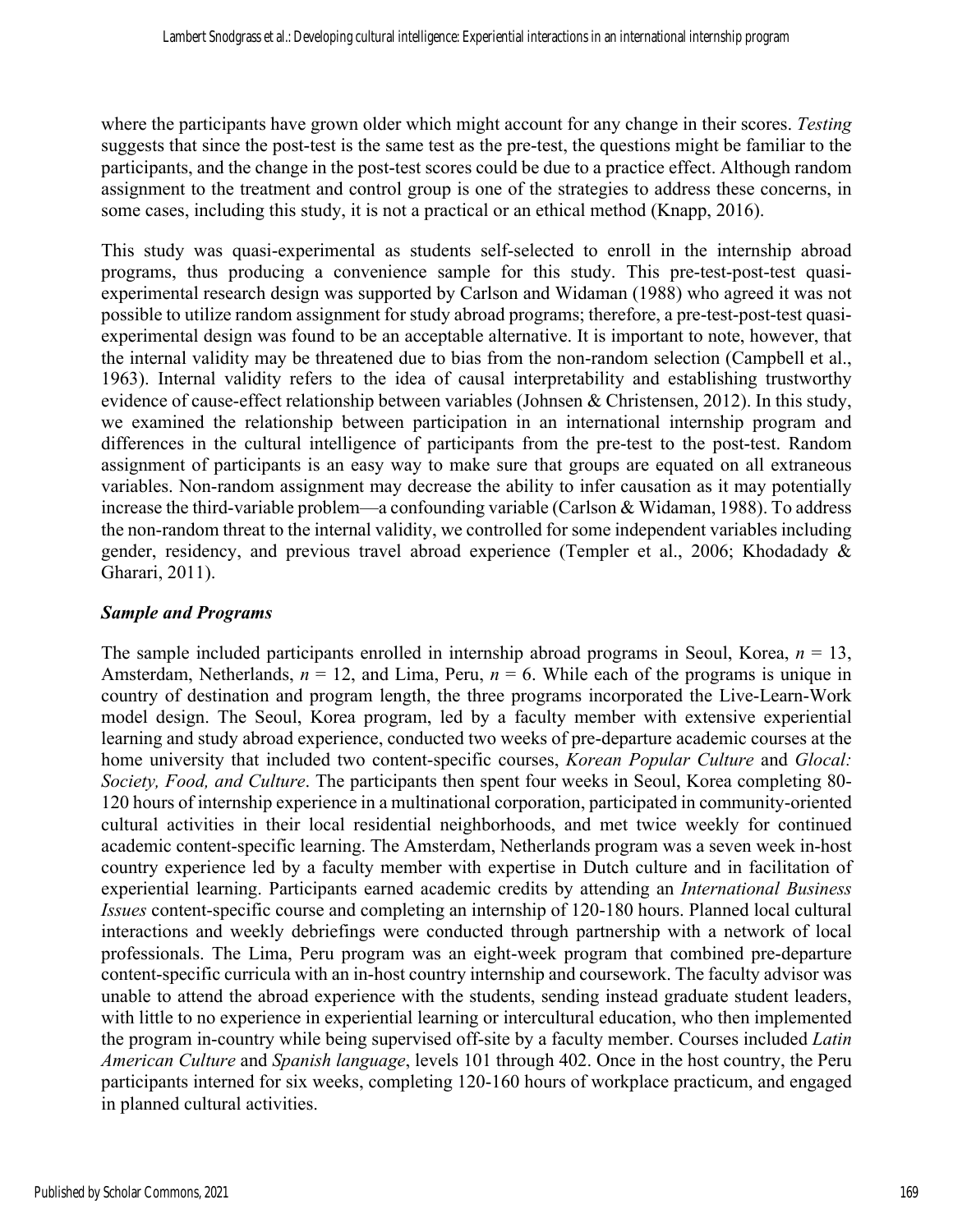Each of the programs incorporated ELT into the curriculum through the Live-Learn-Work model. Participants lived in local neighborhoods and participated in local life; they took two academic courses related to their specific programs, and they participated in an internship with a local business. To ensure maximum engagement with the local culture, the program leaders built in activities and opportunities for the participants to experience praxis. Originated by Freire (1974), praxis has a central goal of employing both action and reflection to transform the learning experience. With this goal in mind, faculty leaders incorporated multiple reflective opportunities for participants to debrief, discuss, and develop meaning from the varied cultural immersion activities and internship experiences. Reflections, conducted both in written and verbal forms, were a vital component of the programs mission to intentionally strengthen participants' abilities to articulate their experiences.

The total sample for the three programs was 31 internship abroad participants. Of the 31 participants, 13 (42%) were female and 18 (58%) were male; 58% were U.S. citizens while 42% held citizenship in a country other than the United States. When asked about previous travel abroad experiences, 67.7% had some form of previous experience traveling beyond their home country; while for 32.3% of students, this was their first experience outside the United States. The participants represented six schools or colleges within the institution.

# *Instrument*

This study utilized the 20 items Likert-type CQS self- assessment survey developed by Ang and Van Dyne (2008). The CQS subscales have the following internal consistency reliability estimates: metacognitive CQ (*alpha* = .77), cognitive CQ (*alpha* = .84), motivational CQ (*alpha* = .77), and behavioral CQ (*alpha* = .84) (Van Dyne et al., 2008). In this study, the CQS was administered as both a pre-test and post-test to participants.

Despite established psychometrics for the instrument, several researchers remain critical of the concept of CQ. For instance, Blasco et al. (2012) critically discussed three assumptions underlying the concept of cultural intelligence, suggesting that CQ should be considered as a hypothesis, rather than a well-proven construct. They suggested that researchers need to concentrate on documenting empirical examples and developing methodologies that can help assess, revise, and refine this concept. Likewise, in a systematic review of CQ literature, Ott and Michailova (2018) concluded that there is a need for additional and more detailed theoretical understanding of the CQ construct. Further, Cognitive CQ is similar to the traditional concept of intelligence. Thus, along the lines of critiques of IQ, there are some concerns regarding CQ measurements. For example, Bücker et al. (2016) raised concerns about cross-cultural psychometric properties of this scale, and cross-cultural validity and reliability of the underlying constructs.

# *Data Collection*

With IRB approval, data collection was managed via email and using online methods. The CQS selfassessment was posted on an electronic online system using Qualtrics. The CQS pre-test was completed by participants two weeks prior to their respective program's departure. One week after completion of the program, program participants were emailed a reminder of the CQS post-test and completion dates. The pre-test and post-test data were analyzed two weeks after the Qualtrics surveys were completed.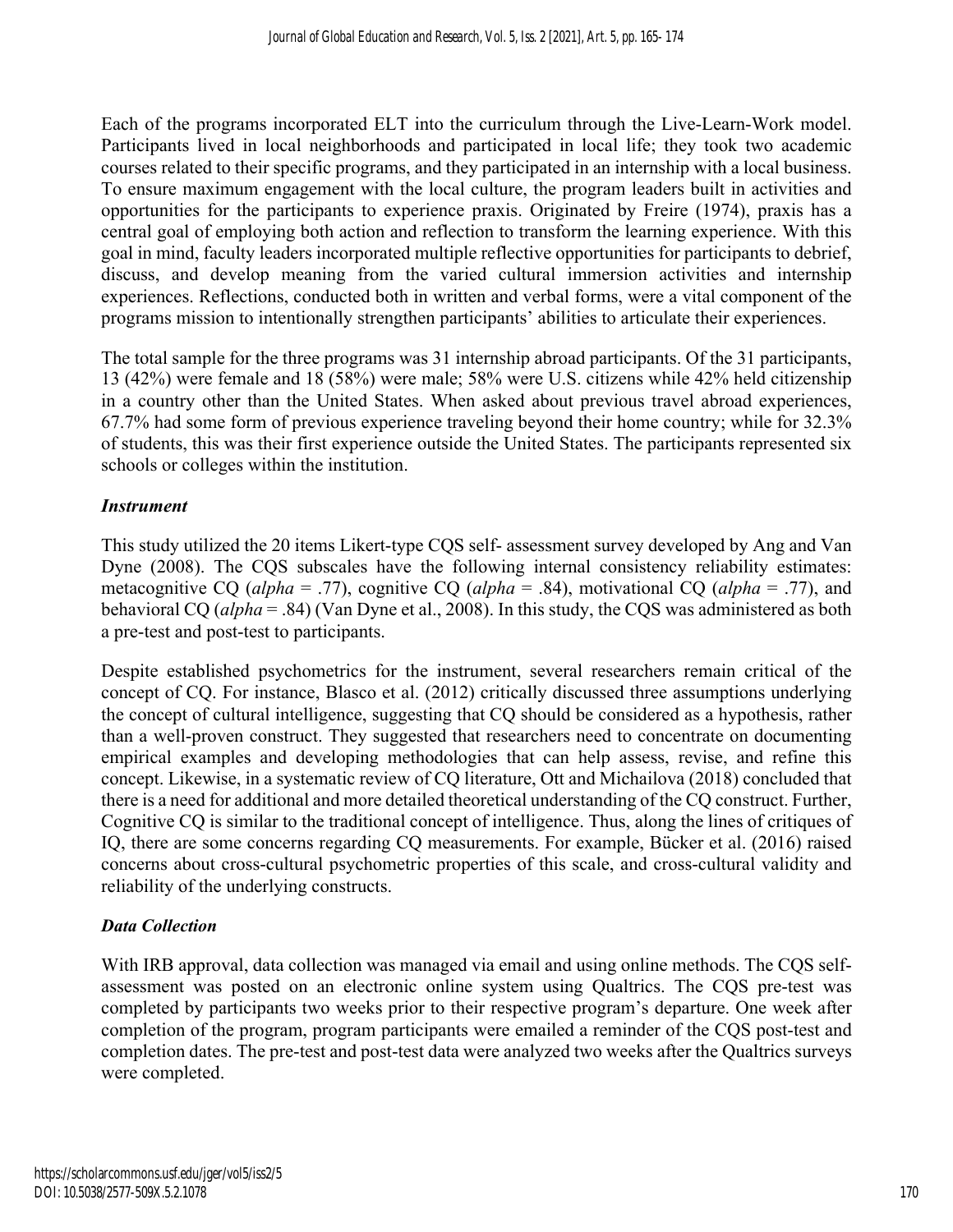#### *Data Analysis*

The data was quantitatively analyzed. For the CQS self-assessment survey data, SPSS 23 software was used to provide correlational and descriptive statistics including percentages, means, and standard deviations. After examining the means and interval data for normality and equality of variance using QQ Plots and histograms, the data were found to be normally distributed (Gall et al., 2007).

A paired *t*-test was performed on the CQS pre-test and post-test data for each participant program group, the independent variables. A 95% confidence interval with a  $p \leq 0.05$  level was set as the standard for analysis. Descriptive statistics reporting the means, standard deviations, and standard error of the independent variables of gender, residency (U.S. domestic or international student status), and previous travel abroad experiences were used and examined. As recommended by Gall et al., (2007), a paired *t*-test was performed across all groups and on each program's pre-test and post-test group means in order to determine if there were significant differences between the pre-test and posttest data.

#### **Results**

As shown in Table 1, a paired-sample *t*-test analyses of all participants (*n* = 31) revealed statistically significant differences between individual's pre-test and post-test scores on the CQS survey. The results provide evidence that comparing individuals' pre-test scores of CQS survey ( $M = 5.38$ ,  $SD =$ .66), and post-test scores ( $M = 5.79$ ,  $SD = .60$ ), involvement in the study abroad internship program has a statistically significant effect (increase) on the participants' CQS scores,  $(t(30) = -4.23, p < .001,$ *d* = .65), across all program groups. The Cohen's *d* = .65 indicates a moderate to strong effect size of significance.

| <b>Table 1.</b> Palled-Salilple 1-Test Statistics for all Participalits $(n-31)$ |       |      |      |        |                                         |      |            |         |         |         |                |                    |
|----------------------------------------------------------------------------------|-------|------|------|--------|-----------------------------------------|------|------------|---------|---------|---------|----------------|--------------------|
| <b>Paired Sample Statistics</b>                                                  |       |      |      |        | <b>Paired-Samples T-test Statistics</b> |      |            |         |         |         |                |                    |
| Test                                                                             | Mean  | SD   | SEM  |        |                                         |      |            | 95% CI  |         |         |                | <b>Effect Size</b> |
|                                                                                  |       |      |      |        | Mean                                    | SD   | <b>SEM</b> | Lower   | Upper   | (df=30) | Sig.           |                    |
| <b>Pre-test</b>                                                                  | 5.382 | .660 | .119 |        |                                         |      |            |         |         |         |                |                    |
| Post-test                                                                        | 5.789 | .599 | .108 | Paired | $-.406$                                 | .535 | .096       | $-.603$ | $-.210$ | $-4.23$ | $< \!\! 0.001$ | 0.65               |

**Table 1.** Paired-Sample *T*-Test Statistics for all Participants (*n* = 31)

Examination of the overall program pre-test and post-test CQS scores for the Seoul, Korea program  $(n = 13)$  began with the assumption that the design of the experiential curriculum coupled with the experience level of the program leader would positively affect the cultural intelligence of program participants, and the data analysis supported this assumption. The paired samples *t*-test, *t*(12) = -2.44, *p* = .031, revealed a mean score difference between the pre-test and post-test scores of -.307 with a standard deviation of .454. The data indicated a significant increase in the post-test scores (*M* = 5.90,  $SD = .621$ ) of program participants from their pre-test scores ( $M = 5.60$ ,  $SD = .628$ ). Examination of the paired *t*-test results suggested that program participants had significant positive gains in their cultural intelligence after participating in the experiential curricular interventions of the program. The Cohen effect size value  $(d = .49)$  suggested a moderate practical significance.

The same assumption of the effect on cultural intelligence was made for the Amsterdam, Netherlands program as well. Using a paired *t*-test to analyze the data, a significant difference was found in cultural intelligence between the pre-test and post-test scores ( $n = 12$ ). The paired samples *t*-test,  $t(11) = -t$ 3.76, *p* = .003, revealed a mean score difference between the pre-test and post-test scores of -.554 with a standard deviation of .510. The data indicated a significant increase in the post-test scores (*M*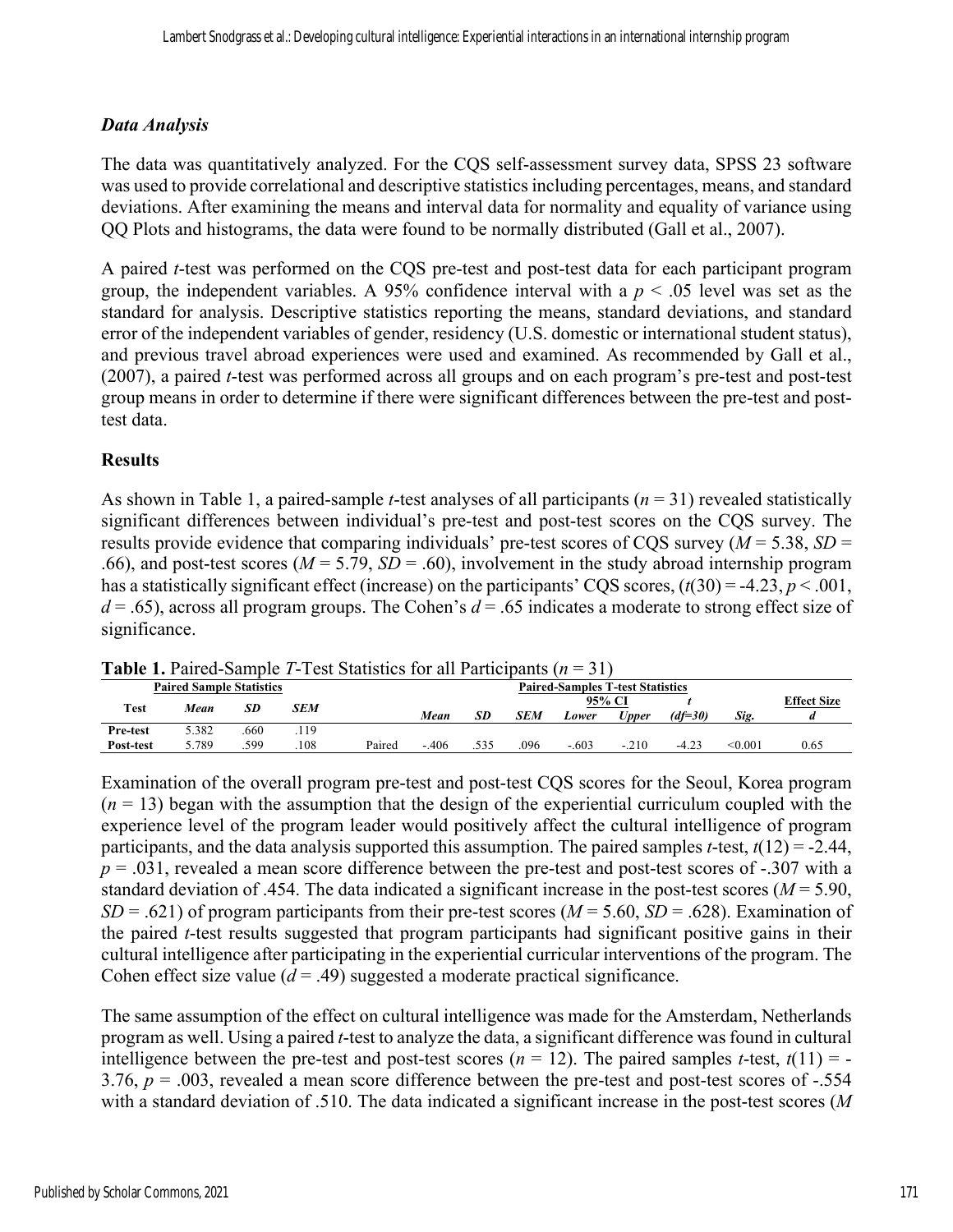$= 5.67$ , *SD* = .633) of program participants from their pre-test scores (*M* = 5.12, *SD* = .704). Examination of the paired *t*-test results suggested that the Netherlands program participants were significantly different in their cultural intelligence after participating in the curricular interventions of the program. A very strong practical significance was expressed by Cohen's effect size  $(d = .87)$ .

The data were also analyzed for the Lima, Peru program, the third program in the study. A paired samples *t*-test,  $t(5) = -1.058$ ,  $p = .338$ , revealed a mean score difference between the pre-test and posttest scores of -.325 with a standard deviation of .752. The data indicated a non-significant yet positive increase in the post-test scores ( $M = 5.75$ ,  $SD = .524$ ) of program participants from their pre-test scores ( $M = 5.43$ ,  $SD = .534$ ). Examination of the paired *t*-test results suggested that the program participants were not statistically significantly different in their cultural intelligence after participating in the curricular interventions of the program; however, this finding may be a result of the small sample size. A moderate to strong practical significance was represented in Cohen's effect size  $(d =$  $-.62$ ).

#### **Discussion**

According to the data collected, while all three programs had positive gains in cultural intelligence, two of the three internship abroad programs resulted in statistically significant differences in the cultural intelligence of participants from the pre-test to the post-test administration. Both the Korea and Netherlands program participants had statistically significant mean gains while the Peru program results did not produce a significant mean gain.

When considering the findings with respect to theories of experiential learning, we can conclude that differences in curriculum design and implementation had effects on the findings. For the Korea and Netherlands programs, the faculty program leaders had extensive experience leading experiential study abroad programming; therefore, experiential learning was intentionally integrated into each program element. While there were experiential learning elements present in the overall Peru program, the program was led by two first time graduate assistants with periodic faculty leadership. The graduate assistants not only had relatively little experience with implementing experiential pedagogy, but also less experience and familiarity with the host culture itself. This lack of experience, along with the low number of program participants, likely influenced the outcomes of the Peru program. This result indicates the necessity of having trained and experienced leaders who can implement an experiential curriculum effectively; effective gains in cultural intelligence require intentionality in implementation as well as in program design. This intentionality of implementation, evident in the Korea and the Netherlands programs, was a vital factor in the statistically significant gains in cultural intelligence of the program participants.

#### **Recommendations**

Given the results of this study, we offer a series of recommendations to expand scientific knowledge of intercultural development and ensure effective implementation of experiential learning curriculum in the internship experience. First, we recommend that faculty and program leaders receive encouragement and resources to design and implement international experiential learning programs that increase opportunities to engage in praxis. Doing so builds meaning and creates transformational experiences that increase cultural intelligence. As many faculty and program leaders have little experience with this pedagogy, however, we also contend that further research is needed on current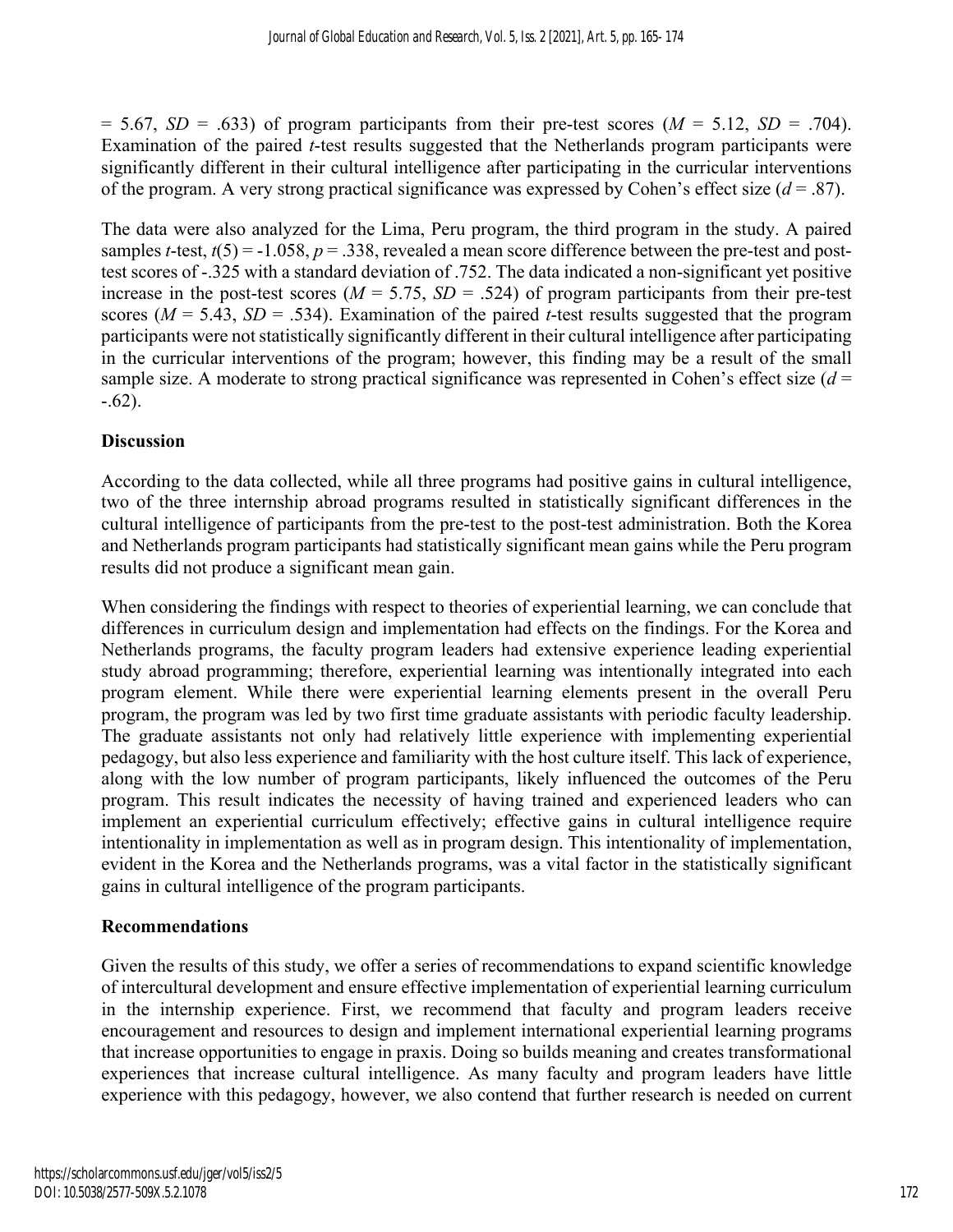best practices for preparing faculty and staff for leadership roles in experiential learning design and study abroad programming. Secondly, there is a need for more in-depth research on cultural intelligence, particularly in its four dimensions and their interrelations. The four dimensions measured by the CQS subscales (motivational, cognitive, metacognitive, and behavioral CQ) are all necessary to complete the ELT learning cycle in intercultural situations, so it is vital to examine how program design can develop each of these aspects and encourage them to work together. This is especially crucial if we want to know how to go beyond strengthening students' theoretical knowledge (cognitive understanding) of other cultures to produce change in attitudes and behaviors. With progress in these directions and more intentionality in program design as a whole, international internship programs will develop greater intercultural competence in students and thus be more beneficial for their participants as they meet the challenges of the 21st century global workplace.

#### **References**

- American Council on Education. (2008). *College-bound students' interests in study abroad and other international learning activities.* American Council on Education. http://www.acenet.edu/news-room/Documents/2008- Student-Poll.pdf
- Ang, S., & Van Dyne, L. (2008). Conceptualization of cultural intelligence: Definition, distinctiveness, and nomological network. In S. Ang, & L. Van Dyne (Eds), *Handbook of cultural intelligence: Theory, measurement, and applications* (pp. 3-15). Taylor & Francis.
- Bennett, J. M. (2008). On becoming a global soul: A path to engagement during study abroad. In V. Savicki (Ed.), *Developing intercultural competence and transformation: Theory, research, and application in international education* (pp. 13-31). Stylus.
- Blasco, M., Feldt, L. E., & Jakobsen, M. (2012). If only cultural chameleons could fly too: A critical discussion of the concept of cultural intelligence. *International Journal of Cross-Cultural Management, 12*(2), 229-245.
- Bücker, J., Furrer, O., & Weem, T. P. (2016). Robustness and cross-cultural equivalence of the cultural intelligence scale (CQS). *Journal of Global Mobility: The Home of Expatriate Management Research, 4*(3), 300–325.
- Campbell, D. T., Stanley, J. C., & Gage, N. L. (1963). *Experimental and quasi experimental designs for research*. Houghton Mifflin.
- Carlson, J. S., & Widaman, K. F. (1988). The effects of study abroad during college on attitudes toward other cultures. *International Journal of Intercultural Relations*, *12*(1), 1-17.
- Collegiate Employment Research Institute. (2008). *Recruitment trends, 2008-2009* (ED12842). ERIC. https://files.eric.ed.gov/fulltext/EDS12842.pdf
- Dewey, J. (1938). *Experience and education*. Simon and Schuster.
- Dimitrov, D. M., & Rumrill, P. D. (2003). Pretest-posttest designs and measurement of change. *Work, 20*(2), 159-165.
- Dugard, P., & Todman, J. (1995). Analysis of pre-test-post-test control group designs in educational research. *Educational Psychology*, *15*(2), 181-198.
- Dwyer, M. M. (2004). More is better: The impact of study abroad program duration. *Frontiers: The Interdisciplinary Journal of Study Abroad*, *10*, 151–164.
- Earley, P. C., & Ang, S. (2003). *Cultural intelligence: Individual interactions across cultures*. Stanford University.
- Freire, P. (1974). *Education for critical consciousness*. Continuum.
- Gall, M. D., Gall, J. P., & Borg, W. R. (2007). *Educational research: An introduction* (8th ed.). Pearson.
- Hart Research Associates. (2015). *Falling short? College learning and career success*. Hart Research Associates. https://www.aacu.org/sites/default/files/files/LEAP/2015employerstudentsurvey.pdf
- Johnsen, B., & Christensen, L. (2012). *Educational research: Quantitative, qualitative, and mixed approaches* (4th ed.). Sage.
- Katula R. A., & Threnhauser, E. (1999). Experiential education in the undergraduate curriculum. *Communication Education, 48*(3)*,* 238-255.
- Kauffmann, N., Martin J., Weaver, H., & Weaver, J. (1992). *Students abroad: Strangers at home*. Intercultural.
- Khodadady, E., & Ghahari, S. D. (2011). Validation of the Persian cultural intelligence scale and exploring its relationship with gender, education, travelling abroad and place of living. *Global Journal of Human-Social Science Research*, *11*(7), 64-75.
- Knapp, T. R. (2016). Why is the one-group pretest–posttest design still used? *Clinical Nursing Research, 25*, 467–472.